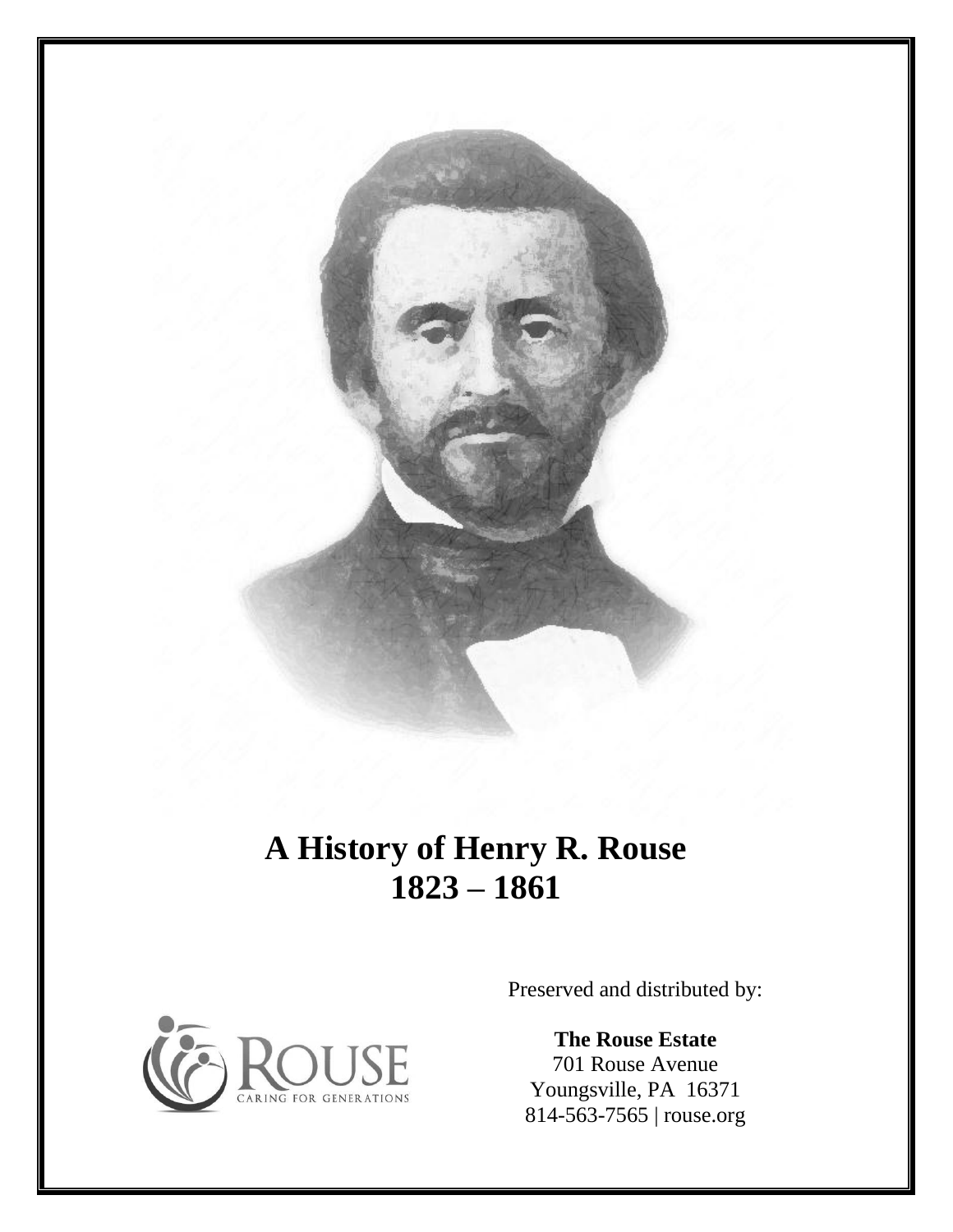*The following history of Henry R. Rouse was written by local oil historian and columnist Ernest C. Miller. It was originally published by the Warren Times-Observer. Date of publication is uncertain, perhaps the 1960's.*

## **The Story of Henry Rouse –**

It is safe to assume that most Warren County residents have heard of the Rouse Home at Youngsville, and believe that someone by the name of Rouse had something to do with it: that is true. But Henry R. Rouse was totally responsible for it and the story of his life has never been completely told. This is an attempt to do just that and to give Rouse the honor that is overdue him.

The casual motorist traveling along Pennsylvania's Route 8, just north of Oil City in the region of Rouseville, a few years ago would have seen an octagonal yellow sign perched atop an iron pipe planted close along the highway. Neither the sign nor the locality was impressive. Surrounding the site stood the ruins of an obsolete oil refinery with the iron guts of the plant twisted and rusted. The sign read,

## **Famous Rouse Well Drilled in April 17, 1861 15 lives Lost 13 Seriously Burned**

The old barrel house of the defunct Crystal Oil works serves as a fitting backdrop for this only visible remembrance of the first great oil disaster. The sign disappeared some time ago, but friendly natives will point out the spot for you.

The main actor in this drama, Henry R. Rouse, was the typical poor boy who grew rich through his own efforts and a little luck. He was in the oil business less than 19 months; he made his fortune from it and lost his life because of it. He died bravely, left his wealth wisely, and today is hardly remembered by posterity.

Our subject was born in the pleasant village of Westfield, NY, an old town in Chautauqua County, on October 9, 1823, and after attending the town school until he was 12 years of age, he was sent off to a select school in Jamestown. In a year he returned to Westfield and enrolled at the Westfield Academy where he spent two years and then commenced to "read law" in the office of Abram Dixon, a widely known attorney who later was a member of the New York State Senate.

How Rouse was ever financially able to attend the academy remains something of a mystery to this day for he left the institution owing part of his tuition. If he gained nothing else at the Academy, the teachers brought out of him his talent as a speaker and he was active in oratorical contests, debates and other events allowing a vocal display. Dr. Samuel S. Seward, father of William Seward, the U.S. Secretary of State who successfully negotiated the purchase of Alaska,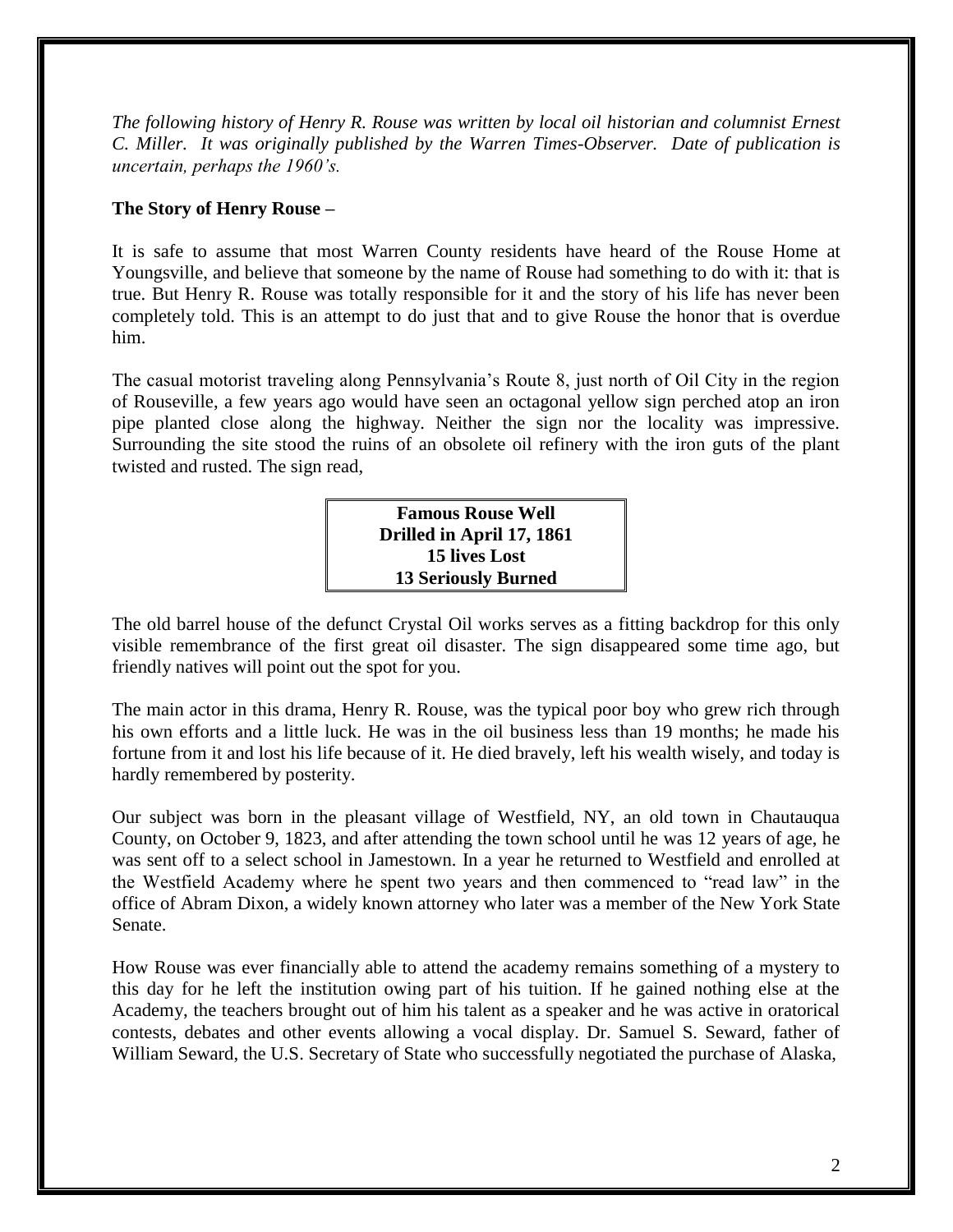heard Rouse speak once at Westfield and was so amazed at his ability that he donated a sum of money towards his education.

The legal profession and pleading before the bar of justice was not to be for Rouse. He left Westfield suddenly with a single dollar in his pocket. There is an apocryphal story that Henry was disappointed in love and the intimation is strong that his anti-law decision was influenced by a young girl's lack of ardor.

Rouse walked southward, crossed the state line into Pennsylvania, and finally halted at the town of Warren. Opportunities in this town bordering the Allegheny River were few and money was scarce, but the newcomer must have seen the many rafts of lumber floating down the river to market, nor could he miss the wonderful forests surrounding the area and the fact that the only men of wealth and influence were those engaged in lumbering.

Hardly pausing in his journey, the stranger followed the winding river some 20 miles and stopped next at Tidioute, a small but booming lumber center where practically all the rivermen stopped overnight for rest and refreshment, with the stress often being on the refreshment side. The winter of 1840 found Rouse installed as the village school master at Tidioute and much of his pay he had to take in the form of sawed boards and shingles and other local produce as money was short for business purchases, let alone for paying school teachers.

The school master collected all his lumber in various forms, gathered additional quantities on credit, and sent the whole lot down the river where it was sold at Pittsburgh. With the income, the procedure was repeated again and again and soon Rouse was able to purchase an interest in a small sawmill in the woods back of Tidioute.

Once his appetite was whetted with this form of merchandising, he tired of the drabness of teaching and with Robert M. Brigham opened a general store at Enterprise in 1844, 12 miles from Tidioute. While this village was even smaller than Tidioute, it contained five lumber mills and was only seven miles from Titusville, another lumber center of operations.

As his store venture prospered, Rouse purchased additional lumber acreage as his funds permitted, and in less than 15 years owned a large farm, a thousand acres of pine timber, several sawmills and had interests with various partners.

Rouse was not married, indeed, apparently had no interest whatever in the ladies. He resided with the Thomas Morian family at Enterprise a few years ago, when Thomas's son Herbert was 97 years old, he was able to tell me about Rouse very clearly. He said, "Rouse was the kindest man I ever knew. We used to have traveling shows come to Titusville and Henry would give me some money and say 'Herbert, here's some money; get Jane, Evelyn, Dorothy and Pauline, and take them all to the show. And have a good time!' We could always depend on Henry to provide us with funds for such entertainment and he helped many needy families, was charitable to all, and was very well thought of."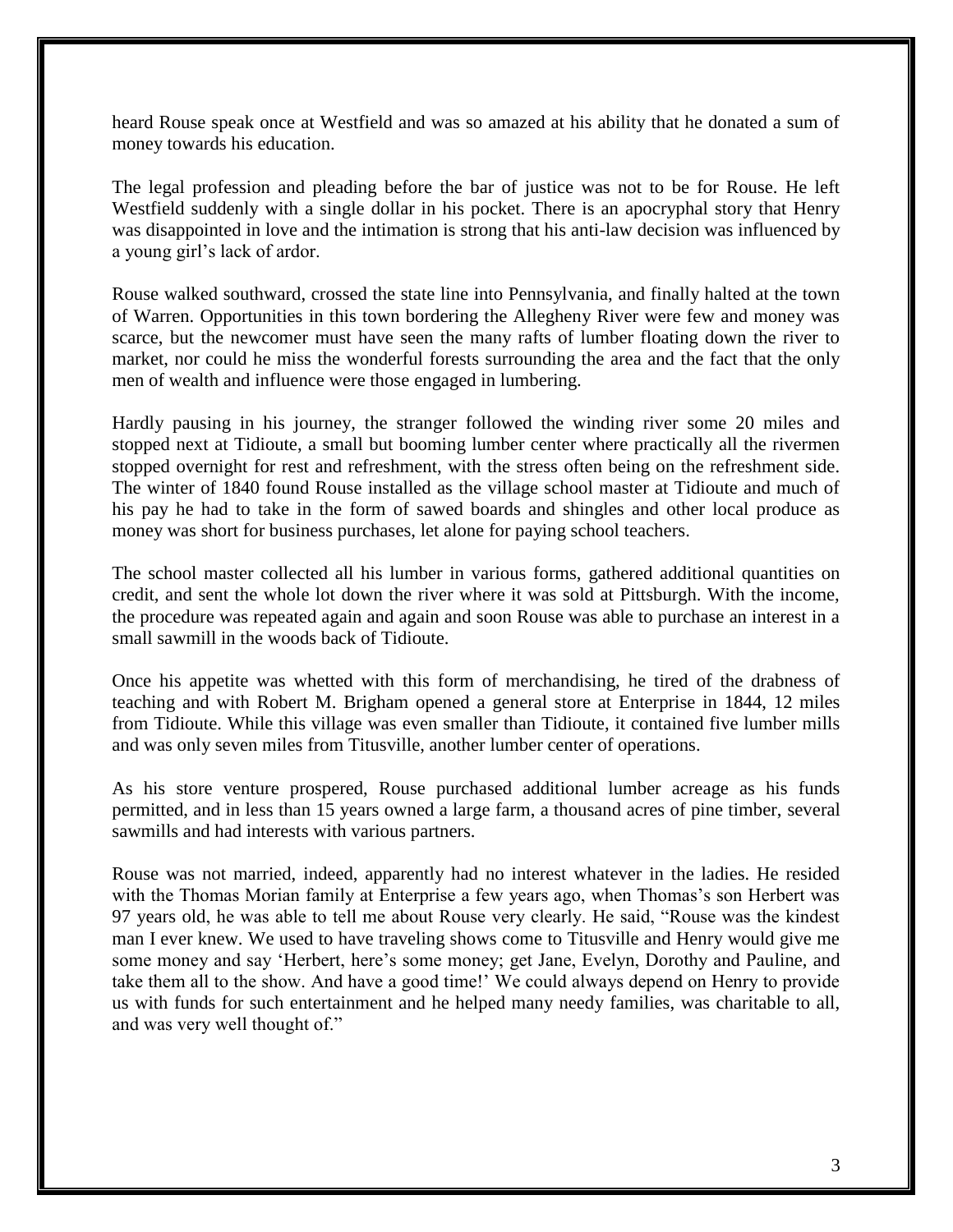Small of stature, unimpressive in appearance, Rouse was known throughout the region for his absolute honesty. His transactions were often shrewd but all agreed that he was a fair man and perhaps because of this trait as well as any other, he was urged to run for the Pennsylvania legislature. In 1858 he was elected by the Republicans to represent Crawford and Warren counties at Harrisburg and was re-elected the next year. During the campaign for the last election, Rouse was opposed by Jonathan Watson of Titusville, a famous lumberman and later a great oil pioneer. After the election the two men met and shook hands and they finally became good friends.

About this time news of a strange activity near Titusville came to Rouse. Some "Colonel" Drake from New Haven, probably a Connecticut Yankee, was drilling near an oil spring a few miles from the village. People jeered at his efforts, thought him to be "slightly 'teched" and gave him little attention, but the man had a certain dignity, perseverance and cool courage in the face of many difficulties. All this Rouse had heard and he thought he would probably like the man if he knew him.

Meanwhile the ventures in which Rouse had invested had been paying considerable dividends and unobtrusively the hardworking man started to enjoy life. In the summer of 1853 he took a lengthy trip to the West and wrote to friends, "Viewed as a landscape, the prairie does not meet my anticipation. 'Tis not relieved by forest, hill or dale. The eye is wearied with its changeless, unvaried prospect…"

Going to St. Paul he reported that, "We found a high floor in the Mississippi, yet the water is clear as the Allegheny."

With the eyes of a working lumber dealer, he noted that great numbers of lumber rafts were on the Mississippi, and he went ninety miles up the Wisconsin River to see a vast area of unsurveyed and virtually unknown pine forests.

Nearer to his home, he saw to it that poor children had proper clothing in which to attend school and often needy parents found their children arriving with a basket of badly needed groceries, a gift from Mr. Rouse who could vividly remember an earlier day when he did not always have what his stomach craved.

Robert Watson, a pleasant youngster who had a bad harelip, came under Rouse's observing eye and he sent him to a city where a capable surgeon repaired the damage at the lumberman's expense.

Rouse hired a young man to drive his rig for him, to care for his horse, and to attend to other odd jobs as they came up; this hired boy was Myron Dunham. On August 27, 1859, Rouse and Dunham were in Meadville where they had gone to allow Rouse to do a little campaigning for the next election, and on this day Drake's luck changed for the better and he "struck oil" thus bringing into being the world's first commercial oil well and, unknowingly, starting one of the nation's greatest industries.

Rouse at once appreciated some of the potentialities of crude petroleum and he was astute enough to move promptly to benefit from his opinion.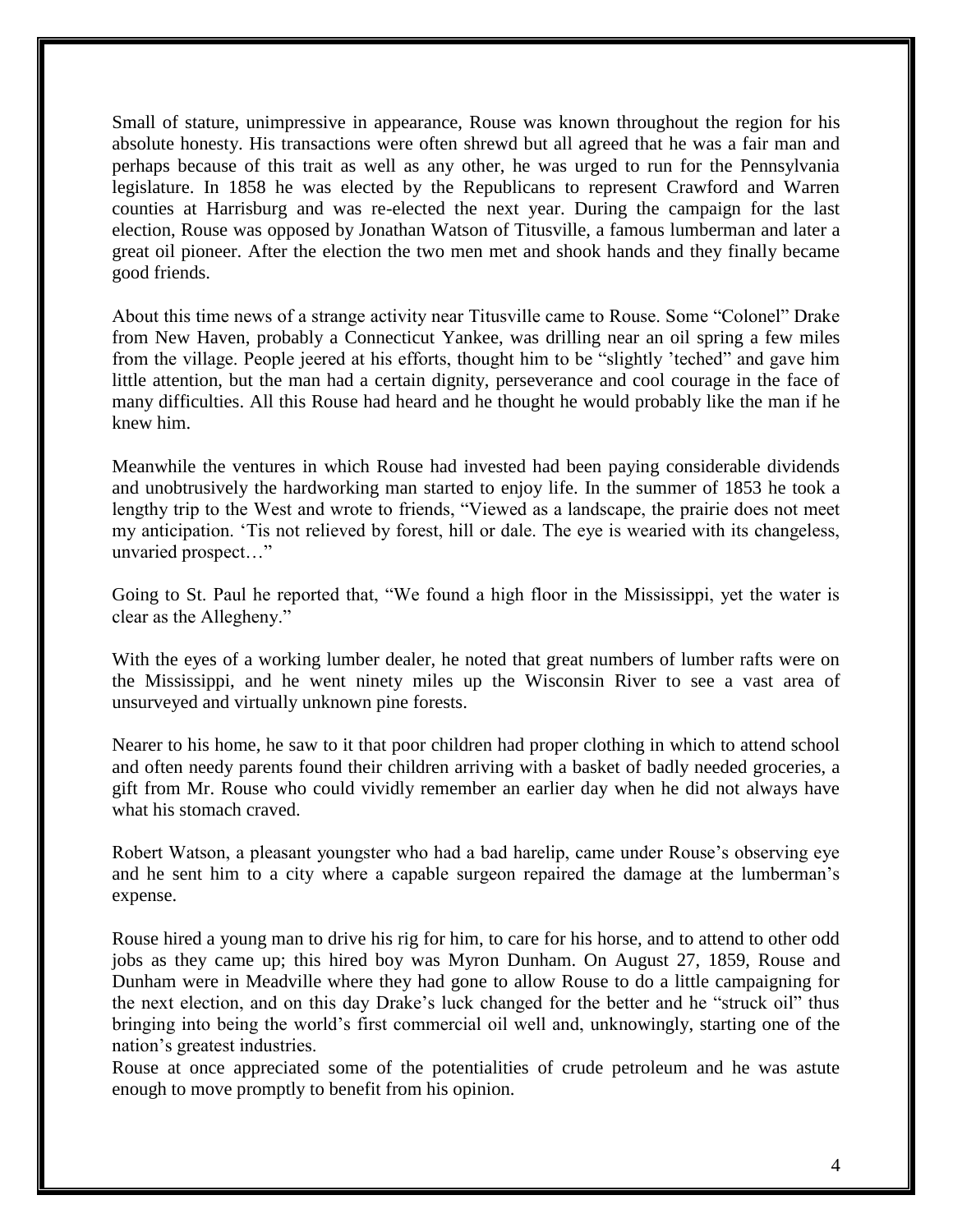Evidence indicates that Rouse must have stopped in Titusville on his trip home from Meadville and consulted with his friend, William Barnsdall. Barnsdall was a shoemaker by trade but was not cut from the ordinary last for he was a shoemaker with money, a prominent citizen, and a member of Titusville's first city council. These two men enlisted the aid of Bonne Meade, a Warren merchant and banker, and the three of them leased the James Parker farm, located less than half a mile from Drake's well. They at once started to drill a well, specifically the second successful well in the world put down to secure oil.

This well, generally known as "The Barnsdall", was kicked down, that is, a fifteen foot length of elastic pole made of ash or hickory, was arranged over the well hole, and it was worked as a fulcrum by attaching stirrups to the end of it. Two men each placed a foot in the stirrups and by a kind of kicking process brought the pole down and produced the motion necessary to work the bit. The strokes were rapid and the elasticity of the pole raised the drilling tools after each downward thrust.

The well reached oil in November, 1859, but only five barrels a day could be recovered and Meade and Rouse wanted to give up and try another location. But Barnsdall had greater faith, telling his partners, "It's a long way to China from the bottom of that hole, but I'm bound to bore for tea leaves if I don't hit the grease first!"

Urged on by Barnsdall's unlimited faith, the triumvirate started to drill deeper. In February 1860, while the drill was still descending, a storekeeper from Newton Falls, Ohio, William Abbott, arrived in Titusville; he had heard rumors about this crude oil craze and had come over to see what was happening. While he stayed only two days, in that time he purchased three one-eighth interests in the Rouse-Barnsdall-Meade enterprise and as luck would have it, two days after he returned to Ohio the driller struck another vein of oil and after the well was tubed it turned out an average of sixty barrels a day. Expenses on the well were \$3,000 but it produced four months and a net profit of \$13,000 was made from the oil sold from it.

Even before "The Barnsdall" well had proved itself, Rouse had made up his mind that the oil business was here to stay and he had talked with Archie and James Buchanan, farmers along oil creek, and arranged to lease their farms for oil purposes. Spreading his risks as any good business man would do, Rouse entered into a partnership with John L. Mitchell of Enterprise and Samuel Q. Brown of Pleasantville, and the three of them leased the Buchanan farms of 274 and 151 acres respectively. A cash amount was paid for each lease and one-quarter of the oil was to go to the owners as royalty. The leases were dated July 2, 1860.

In the fall of 1860, Rouse brought his cousin, George H. Dimick, a twenty-one year old school teacher and principal, from Milwaukee to the oil regions and delegated him as manager of the two Buchanan farms. Rouse had no doubt met Dimick on his western trip a few years earlier and had thought of him when he needed a confidential clerk and manager. With his work in the Pennsylvania legislature and his many lumber and oil interests, he was hard pressed for time and must have welcomed competent assistance.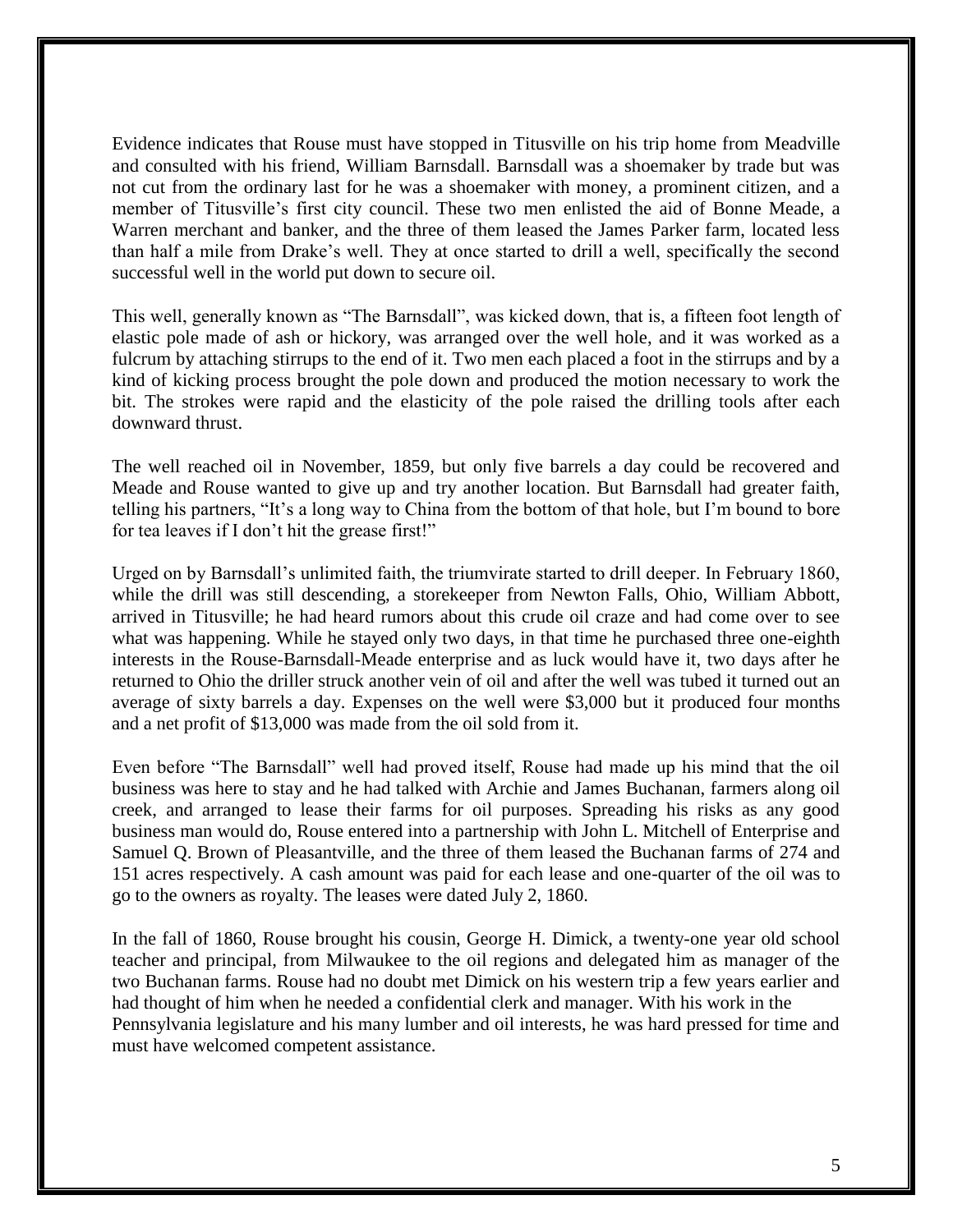One well started on the Buchanan lands had been disappointing, drilling had been halted on it in October 1860, and later the well and surrounding land of ten square rods were sub leased to Little and Merrick, partners. In the spring of 1861 they started drilling the well deeper and when a depth of 320 feet was reached, the auger struck a large pocket of gas and oil and the crude leaped through the six inch casing and flowed sixty feet in the air, high over the wooden derrick.

On the evening of April 17, 1861, Henry Rouse was sitting with a group of men in St. Anthony's Hotel (later the Cherry Run Hotel) a rough boarding house near the well. They had finished dinner and were discussing the fall of Fort Sumpter, news of which had just been received in this remote area. Rouse was talking with Captain John B. McNair when a greasy workman stuck his head in the door and shouted, "We've hit a big one Mr. Rouse, better come and see it!"

As he banged the door and disappeared, the entire group jumped up and rushed towards the well, that is all except George Dimick who could not see the man who was to team the barrels to the well in case oil was found; he headed in exactly the opposite direction to get the barrels started towards the well in an effort to save the oil.

Dimick's devotion to duty doubtless saved his life!

After he had the barrels going towards the well, which took only a few minutes to arrange, he turned and ran towards Rouse who was standing with Willis Benedict within twenty feet of the shaft. When he was about one hundred yards from the derrick, an explosion rent the air and at once the well, with oil spurting high overhead, and an acre of marshy oil soaked ground surrounding the site, was aflame. The explosion was plainly heard at Plummer, six miles away.

Dimick wrote a complete report of the event later and it is much too long to reprint it in detail here. However, as it is the only complete report, the important sections of it are given here. Said Dimick,

"Above the well and against the foot of the hill had been rolled two long tiers of barrels. One of the victims it would seem had been standing on theses barrels near the well when the explosion occurred; for I first discovered him running over them away from the well. He had hardly reached the outer edge of the field of fire, when coming to a vacant space in the tier of barrels from which two or three had been taken, he fell into the vacancy, and there uttering heartrendering shrieks, burned to death with scarcely a dozen feet of impassable heated air between him and his friends.

"So numerous were the victims of this fire and so conspicuous, as they rushed out, enveloped in flame, that it would not be exaggeration to compare them to a rapid succession of shots from an immense Roman candle."

Relative to the location of the gusher, Dimick explained,

"A few rods up the hill, and a little south of the well issued a spring, which had formed a small ravine in running down, and created something of a swamp at the bottom and around the well. The well must have commenced flowing at the rate of three thousand barrels per day, and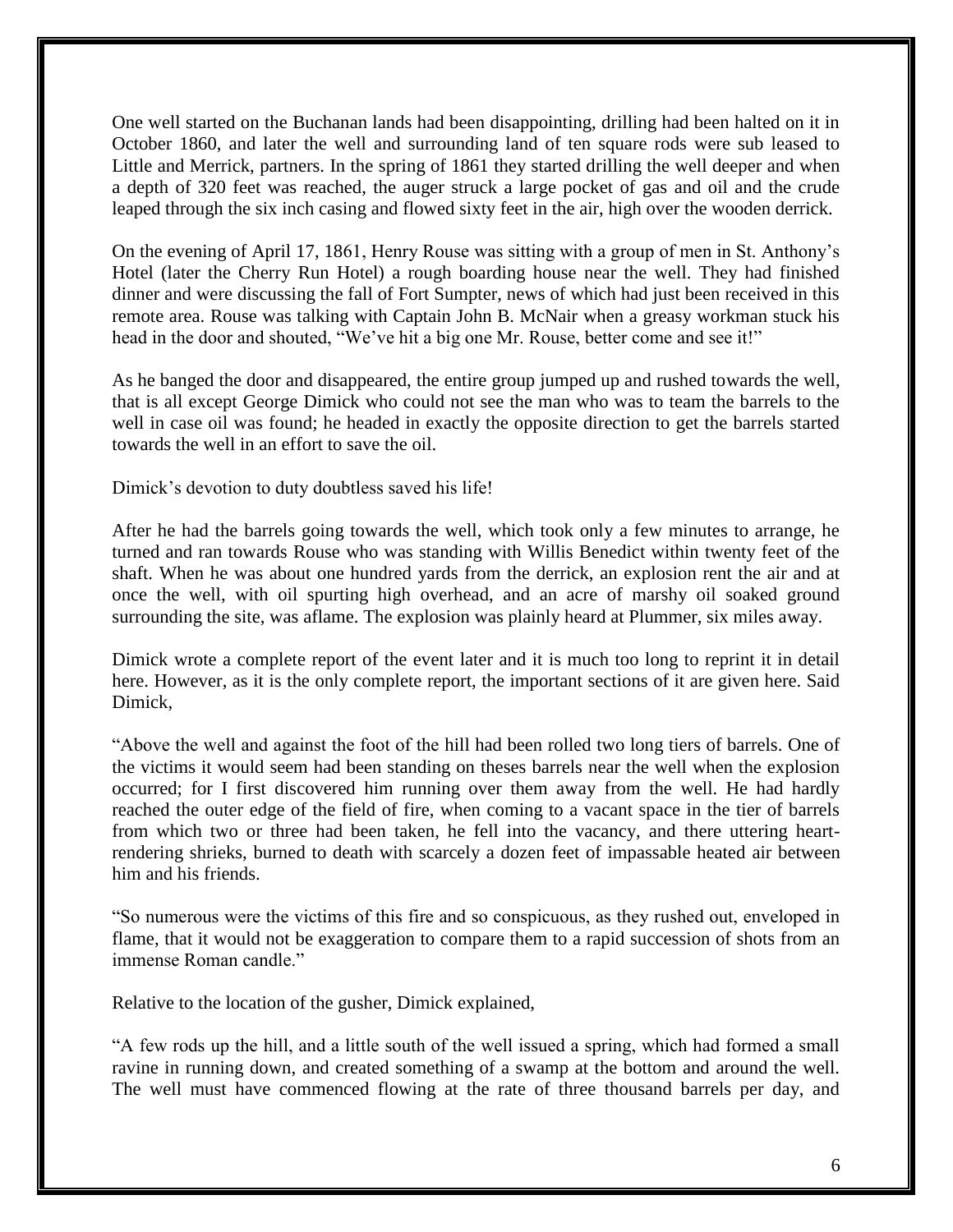although but eighteen or twenty minutes of flowing preceded the explosion yet the little swamp was covered deep with oil, excepting several small elevations on which the astonished spectators were standing when the shock occurred.

Dimick next tells what happened to Mr. Rouse in these words,

"Mr. Rouse standing probably within twenty feet of the well and among the very nearest of the spectators did not lose possession of his mind for an instant. He remembered the ravine, and dashed toward it. In the breast pocket of his coat was a book containing valuable papers, and in the pocket of his pantaloons a wallet containing a large sum of money. These he jerked from their places and threw them far outside of the fire where they were afterwards found in safety. He had accomplished but half a dozen steps when he stumbled and fell, still being within the circuit of the fire. He buried his face in the mud to prevent inhalation of the flames; then recovering himself bounded up the ravine, falling for a second time completely exhausted at a point where two men barely endured the heat long enough to seize and drag him forth."

And Rouse's death was reported in these words,

"He was taken to a shanty nearby, placed upon the bed of a workman, and gasped through five hours of excruciating agony before death gave relief. His body from the top of his head and legs to the knees was burned to a crisp. The front of his person being less exposed was less seriously injured, but the face and feet were the only portions so far escaping, as to remain in any degree natural. The former was partially protected by the ground when he fell, and the latter by hightopped boots. Of his clothing which was very heavy, but a handful of shreds remained."

Uriah Smith and E.N. Wheeler, the men who dragged Rouse from the fire circle, placed him in a drilling shanty belonging to Colonel A.S.Prather and a sheet hanging from a nearby clothes line was ripped down and Rouse was tightly wrapped in it to keep the air away from him as much as possible.

The small circle of men who crowded into the shanty around Rouse fed him water from a teaspoon, drop by drop, and he talked slowly and painfully. He asked for Allen Wright, one of his managers and a close friend, but he was not immediately at hand and so N.F. Jones volunteered to write Rouse's will.

In dictating it in twenty-three sections, remembering relatives, friends, and the brave men who pulled him from the fire, he ended by giving the entire balance of his estate to the Commissioners of Warren County, half to be used for the benefit of the poor and half for improving the roads. He was unable to write so several men rolled him on his side, placed a pen in his hand, and aided him in making his mark. By this time Allen Wright had arrived and was among the witnesses to the document.

Dr. S.S. Christy of Oil City had been summoned and he also signed the will as a witness. Then Rouse asked him, "I will to know my exact condition."

"Henry, you will have to die and that soon," said the physician quietly.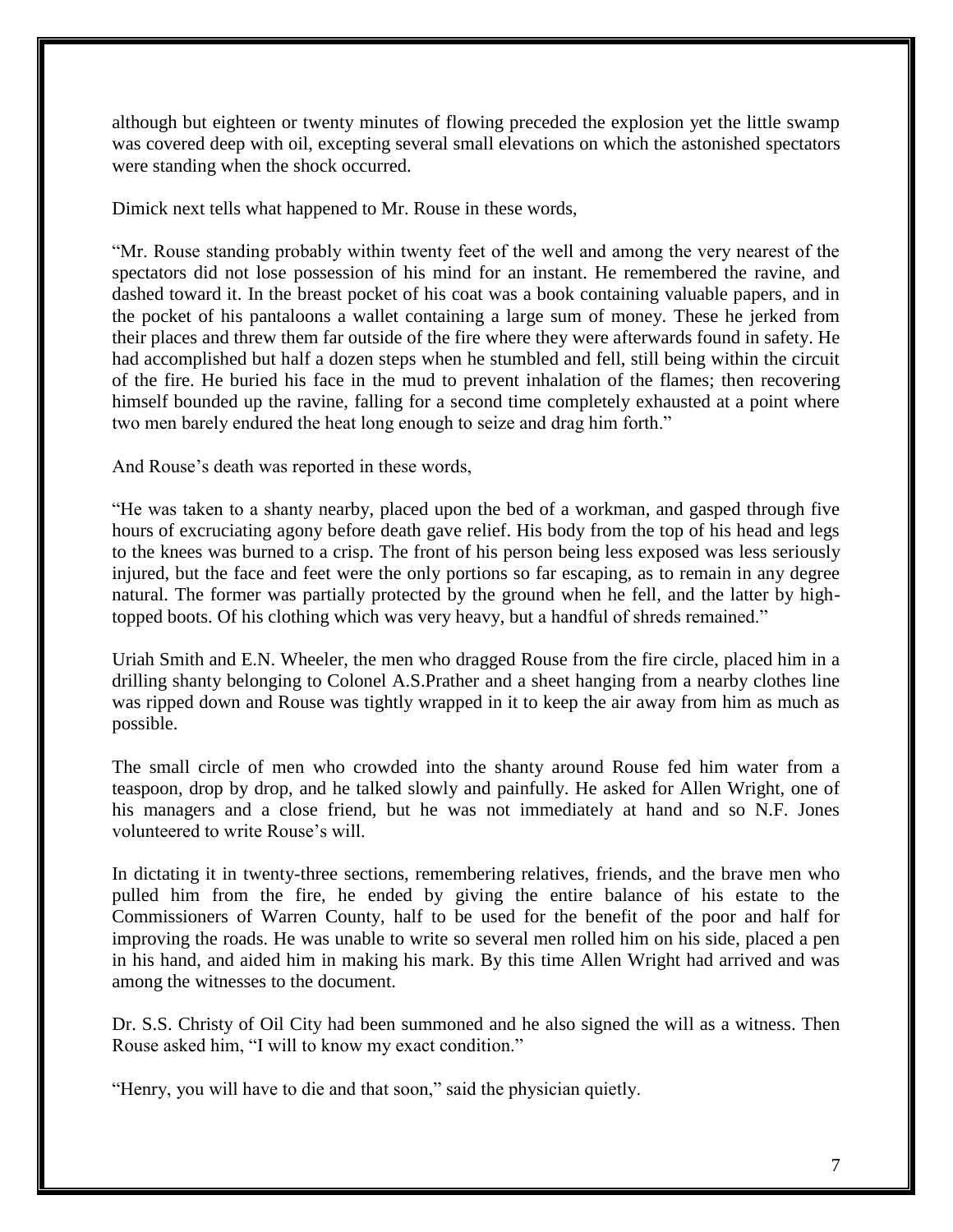Just before Rouse lost consciousness, a clergyman appeared and asked permission to offer religious consolation but the dying man refused with these words, "My account is already made up. If I am a debtor, it would be cowardly to ask for credits now."

And so died a brave oil man, as the pastor, nodding his head slowly in amazement, stood in the background.

The body was placed in a rough coffin and taken to Enterprise where it was transferred to a fine cherry coffin fashioned by Gates Burrows, Taken by train from Garland to Erie, the cherry coffin was sealed in a metal vault and Rouse was taken to Westfield where he was buried alongside his mother as requested.

What caused this tragic fire? The first story was that someone near the well had been smoking a cigar but this tale was soon discarded; first, no one was ever able to say that anyone near the well had been smoking, and second, it was well known that Henry Rouse was extremely careful to take every precaution against fire at all his wells or any he was interested in.

Years later, an unidentified author wrote that he had been present at the disaster and had attempted to have the workers at the Wadsworth well, close by, extinguish their boiler fire, but they refused and the explosion followed in less than 5 minutes.

The fire raged days burning the Dobbs, Mason, Wadsworth, and Maxwell-Rice wells having a combined total production of 2,000 barrels of oil; Buchanan's barn and all the contents went up in the holocaust. Finally, by tunneling in from the bank of Oil creek, the excess oil was conveyed by a ditch to the stream and beyond the reach of the fire, and the fire was gradually smothered by earth and manure.

Normally, this would be the end to such a story. But as news of the contents of Rouse's will traveled through the area, it was printed in part, or incorrectly, and confused the entire population. For example, one newspaper printed what was claimed to be the complete will on May 29, 1861, but it really was less than half of it though the will had been probated in the same town four weeks earlier.

Several weeks later, when the news was definitely known that Rouse had left the bulk of his estate for the use of Warren County, Judge W.D. Brown of Warren was in the village of Sugar Grove with a group of friends. George Buell, a former County Commissioner, asked the jurist if there was a not a law that would deprive the county of this fortune, and Brown, perplexed and suddenly alarmed, avoided any direct answer.

The next morning the judge repaired to his library and soon found to his astonishment that Buell had been right for Pennsylvania had passed an act in 1855 that provided bequests to a body corporate or person, in trust for religious and charitable purposes, were void and went to the next of kin unless made a full calendar month before the death of the testator. Rouse had made his will only a few hours before his death.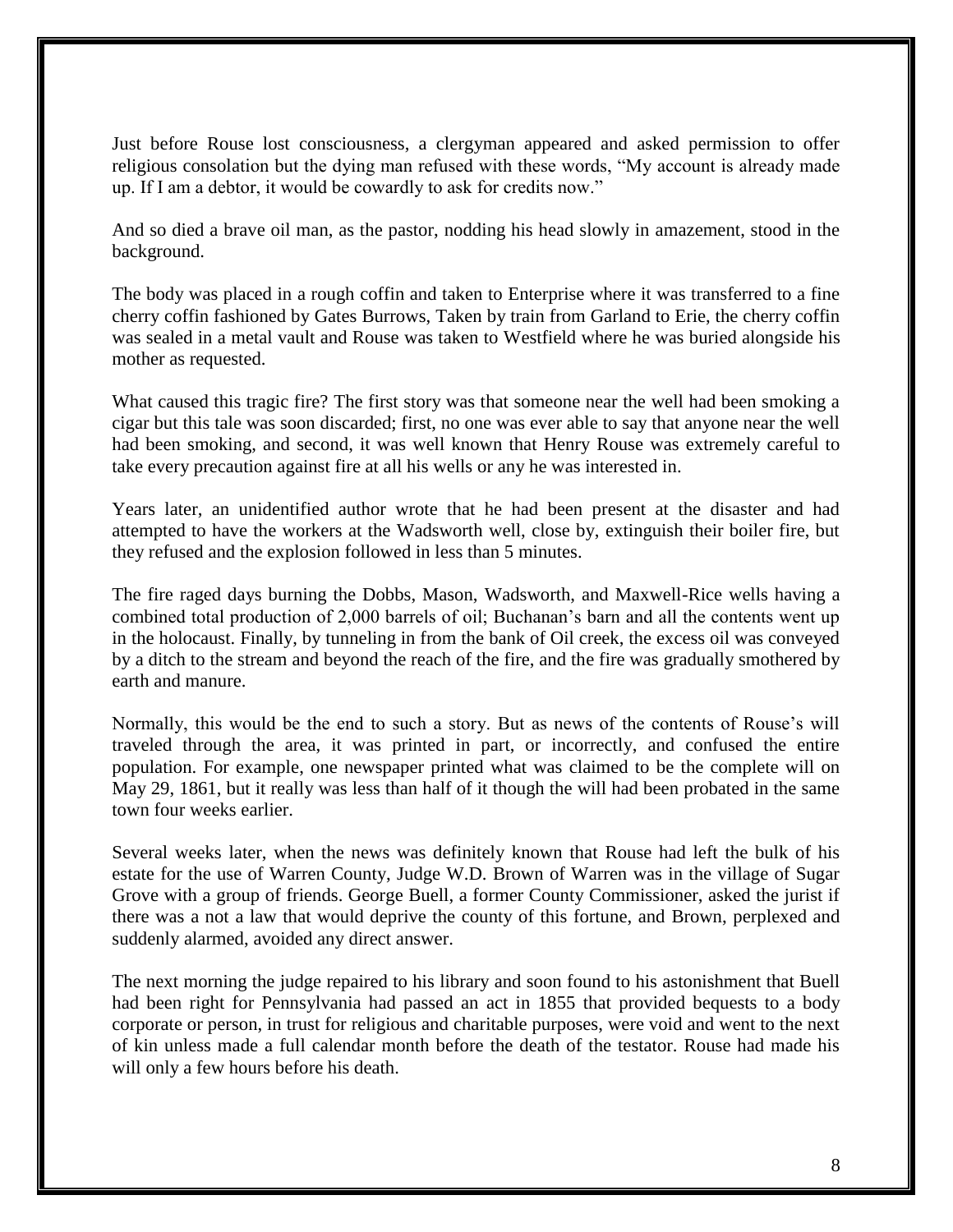To make matters worse, the County Commissioners at this time had nothing to do with the support of the poor or the improvement and maintenance of roads.

Unwilling to let the matter rest, Judge Brown found that Myron Waters of Warren, long a friend of both Henry Rouse and his father Samuel, were willing to help save the money for the county. Waters and Brown journeyed to Enterprise to see Samuel Rouse to whom the estate would go when voided by statute. After carefully explaining what his son had intended to do, Waters persuaded Samuel to deed his title as next of kin to Myron Waters in exchange for \$8,000. Sam Rouse did as requested.

By March of the next year, of the executors of the estate, George H. Dimick had left to join the Army, Samuel Q. Brown and Samuel Rouse declined to act further; the court discharged these men and appointed Myron Waters as administrator, thus putting him in the unusual position as first trustee under the deed from Samuel Rouse, and next as administrator of Henry's will.

After some legal maneuvering by an Act of Assembly approved April 6, 1862, the County Commissioners and their successors were made a corporate body under the name of "Commissioners of the Rouse Estate," and were authorized to accept from Waters the balance of the Rouse funds and this same act also empowered the Commissioners to support the poor of the county.

On November 17, 1863, Myron Waters assigned all personal property and all real estate of the Rouse Estate to the county after he had received reimbursement for his initial outlay of \$8,000 plus interest and other expenses. The total sum realized was just over \$186,000 which on a competitive basis of the dollar then and now would be over a million dollars.

There were some veiled mutterings that Waters made plenty of money, that the oil holdings of Rouse were not properly disposed of and should have yielded the county at least half a million dollars, but no place can a single word of thanks or appreciation be found for either Judge Brown or Myron Waters, men whose foresight saved the money for the taxpayers.

Several cried loudly that George Dimick mismanaged the Rouse lumber and oil properties, then absconded and took most of the cash with him. One writer put it this way,

"Mr. Dimick, whom Rouse had put more particularly in charge of his business, ran away, a large defaulter to the estate."

Many oil historians claim that George Dimick went away only to join "Scott's 900," or the Eleventh New York Cavalry Regiment of the northern army; that he went in as a private but came out as a Captain. They are troubled by being unable to find Dimick listed among the 1,733 officers and men who belonged to this excellent outfit during the Civil War as he is not mentioned in the text.

Actually, he entered under the name of George D. Dennison because, as he stated in his application for a pension years later,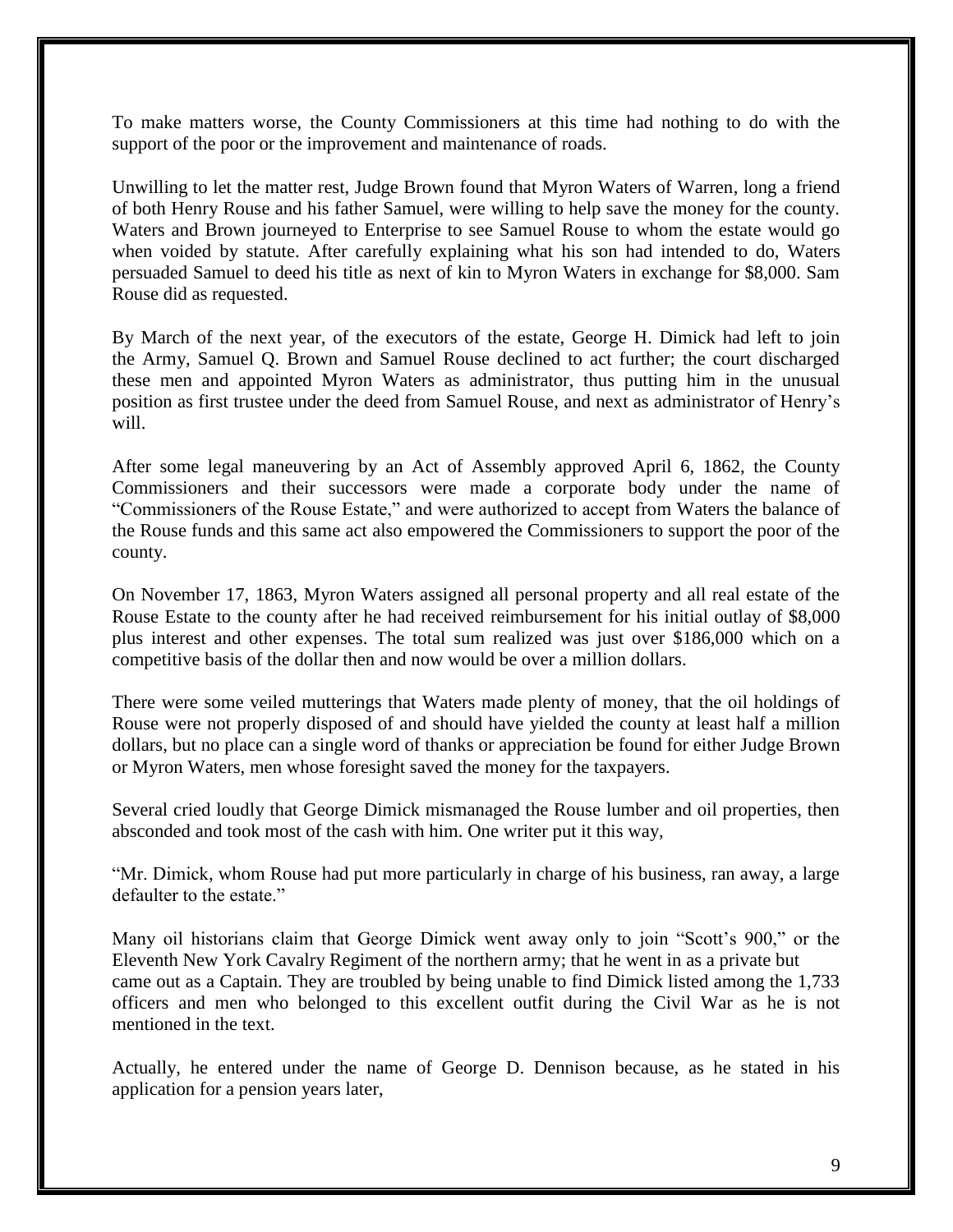"… the reason I assumed the name of George D. Dennison was in order to prevent my mother and other members of the family from knowing that I joined 'Scott's 900' and thus avoiding strenuous efforts, which I believed they would make, to get me released from active service."

After the war it was well known that Dimick live in Sheffield for some years and there were no levies made against him at any time. In 1865, operating with Captain Peter Grace of Jamestown, New York, he became a large oil operator and was one of those who opened up the famous Cherry Grove field in 1882. History marks Mr. Dimick as a man of honor.

In 1865, the Warren County Commissioners, using Rouse funds, purchased 400 acres of land just east of the village of Youngsville. The cost was \$13,500. The erected a large two-story brick building promptly. A marble monument in memory of Mr. Rouse was also erected and on one side is inscribed the words from his will where he left the balance of his estate to the county.

Various additions and other buildings have been built as needed and the Rouse Home, well-kept and up to date, serves the poor of the county exactly as Mr. Rouse intended. It is a county show place.

For many years, a popular belief throughout northwestern Pennsylvania has been that the Rouse Estate funds would be lost to the county if a person was ever sentenced and put to death by the Warren County Courts. Some years ago, when Judge Alexander C. Flick was living, he dispelled the rumor time and time again in speeches before many civic groups, yet the story is still rampant today. It gained new credence some years ago after Governor George Leader of Pennsylvania



commuted the death penalty of Norman W. Moon, convicted slayer of former Judge Allison D. Wade, to life imprisonment after he was found mentally ill. One thing people think is certain; if you want to commit murder as safely as it can be done in Pennsylvania, then Warren County is the place to do it!

Rouse has not been totally forgotten today. The Warren County Commissioners visit and decorate his grave in Westfield, New York, just before Memorial Day every year and the handsome grave marker was supplied by them. A fine oil portrait of the benefactor hangs in the courthouse and another in the halls of the Warren County Historical Society. [Another is located in the lobby of The Rouse Home.]

Inside the Rouse Home, protected by a glass case, you can see the charred leather boots he wore when the burning oil fair caused his death.